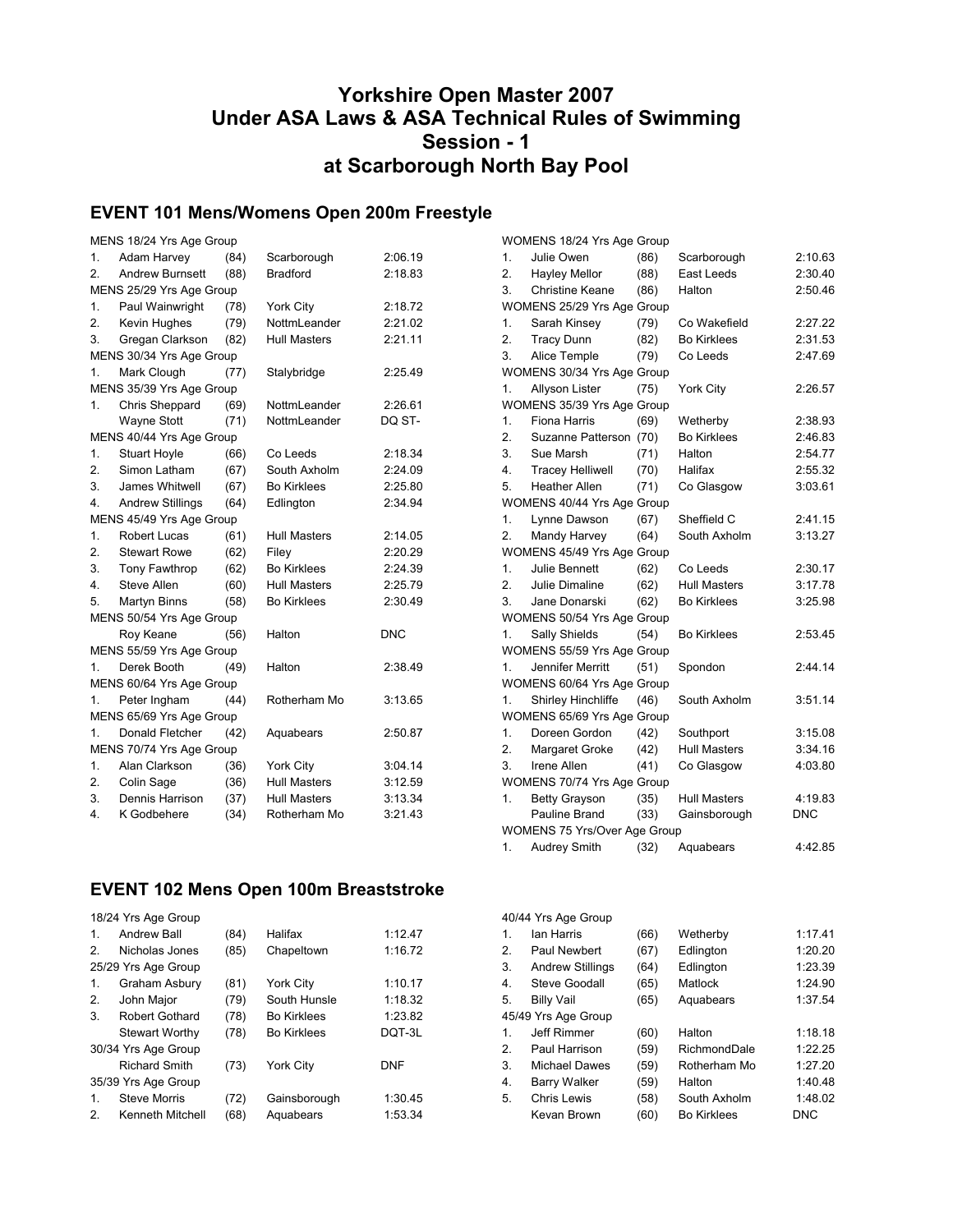|    | 50/54 Yrs Age Group |      |              |            |    | 65/69 Yrs Age Group   |      |                     |         |
|----|---------------------|------|--------------|------------|----|-----------------------|------|---------------------|---------|
|    | Rov Keane           | (56) | Halton       | <b>DNC</b> |    | John Penswick         | (38) | Colne               | 1:50.24 |
|    | 55/59 Yrs Age Group |      |              |            | 2. | Geoffery Hales        | (39) | <b>Hull Masters</b> | 1:59.31 |
| 1. | <b>Brian Tavlor</b> | (50) | Doncaster Ma | 1:24.28    |    | 70/74 Yrs Age Group   |      |                     |         |
| 2. | Godfrey Green       | (49) | Gainsborough | 1:30.53    |    | <b>Bill Moore</b>     | (37) | Halifax             | 1:33.96 |
| 3. | Steven Eddison      | (49) | Co Bradford  | 1:47.67    |    | Colin Sage            | (36) | <b>Hull Masters</b> | 1:49.72 |
|    | 60/64 Yrs Age Group |      |              |            |    | 75 Yrs/Over Age Group |      |                     |         |
|    | Peter Ingham        | (44) | Rotherham Mo | 1:43.77    |    | Preston Dove          | (29) | <b>Hull Masters</b> | 2:58.22 |

## **EVENT 103 Womens 100+ Yrs 100m Medley Team**

| Halton SC            | Halton    | 1:13.94    |
|----------------------|-----------|------------|
| York City Baths Club | York City | <b>DNC</b> |

### **EVENT 104 Mens 100+ Yrs 100m Freestyle Team**

|    | Nottm Leander        | Nottm Leande | 50.49 |
|----|----------------------|--------------|-------|
|    | Bo Kirklees          | Bo Kirklees  | 51.42 |
| 3. | York City Baths Club | York City    | 52.33 |

## **EVENT 105 Womens 180+ Yrs 100m Medley Team**

| York City Baths Club | York City    | 1:15.29 |
|----------------------|--------------|---------|
| South Axholme        | South Axehol | 1:23.84 |

## **EVENT 106 Mens 180+ Yrs 100m Freestyle Team**

| $1_{\cdot}$ | Borough of Kirklees SC | <b>Bo Kirklees</b> | 53.21 |
|-------------|------------------------|--------------------|-------|
| 2.          | York City Baths Club   | York City          | 53.79 |
| 3.          | Gainsborough SC        | Gainsborough       | 59.91 |
|             | Halton SC              | Halton             | DNC.  |

### **EVENT 107 Womens Open 50m Breaststroke**

18/24 Yrs Age Group

| $\mathbf{1}$ . | Vanessa Grayson        | (86) | Chapeltown          | 36.64      |
|----------------|------------------------|------|---------------------|------------|
| 2.             | Claire Shortt          | (87) | Rotherham Mo        | 37.83      |
| 3.             | Alice Lawrenson        | (89) | York City           | 38.02      |
| 4.             | Sarah Dawes            | (85) | Rotherham Mo        | 39.81      |
| 5.             | Kimberley Clarkson     | (84) | <b>Hull Masters</b> | 44.90      |
| 6.             | <b>Christine Keane</b> | (86) | Halton              | 47.66      |
|                | 25/29 Yrs Age Group    |      |                     |            |
| 1.             | Lara Wantenaar         | (81) | Halifax             | 41.99      |
| 2.             | Sarah Kinsey           | (79) | Co Wakefield        | 43.16      |
| 3.             | <b>Tracey Waldron</b>  | (78) | Halton              | 47.38      |
|                | 35/39 Yrs Age Group    |      |                     |            |
| 1.             | Suzanne Jobling        | (71) | <b>Thirsk WH</b>    | 42.11      |
| 2.             | Denise Rymer           | (68) | York City           | 43.00      |
| 3.             | Sue Marsh              | (71) | Halton              | 45.13      |
| 4.             | <b>Heather Allen</b>   | (71) | Co Glasgow          | 47.53      |
|                | Diane Cunliffe         | (70) | Halton              | <b>DNC</b> |
|                | 40/44 Yrs Age Group    |      |                     |            |
| 1.             | <b>Tarn Whitworth</b>  | (67) | <b>Bradford</b>     | 39.76      |
| 2.             | Jackie Buxton          | (65) | South Axholm        | 41.17      |
| 3.             | Sue Berry              | (66) | South Axholm        | 43.39      |
| 4.             | <b>Julie Hirst</b>     | (65) | South Axholm        | 46.75      |

### **EVENT 108 Mens Open 50m Backstroke**

|    | 18/24 Yrs Age Group   |      |                    |       |  |  |
|----|-----------------------|------|--------------------|-------|--|--|
| 1. | <b>Stuart Crabb</b>   | (84) | South Hunsle       | 32.63 |  |  |
| 2. | Peter Kirby           | (85) | Co Bradford        | 35.01 |  |  |
| 3. | Joseph Firth          | (88) | Chapeltown         | 36.91 |  |  |
|    | 25/29 Yrs Age Group   |      |                    |       |  |  |
| 1. | Gareth Unsworth       | (79) | Stalybridge        | 30.49 |  |  |
| 2. | <b>Haseley Gordon</b> | (81) | NottmLeander       | 31.00 |  |  |
| 3. | Andrew Robertshaw(80) |      | Halifax            | 32.81 |  |  |
| 4. | Paul Cornish          | (78) | <b>Bo Kirklees</b> | 33.64 |  |  |
|    |                       |      |                    |       |  |  |

|                  | Roberta Barker       | (65) | RichmondDale        | <b>DNC</b> |
|------------------|----------------------|------|---------------------|------------|
|                  | 45/49 Yrs Age Group  |      |                     |            |
| 1.               | Lesley Zimmerman     | (58) | <b>Hull Masters</b> | 47.52      |
| $\overline{2}$ . | Jane Donarski        | (62) | <b>Bo Kirklees</b>  | 48.12      |
| 3.               | Julie Dimaline       | (62) | <b>Hull Masters</b> | 52.24      |
|                  | 50/54 Yrs Age Group  |      |                     |            |
| 1.               | Sally Shields        | (54) | <b>Bo Kirklees</b>  | 41.78      |
| 2.               | Judith Barton        | (56) | Bournem'th D        | 44.87      |
| 3.               | Suzanne Clarkson     | (55) | <b>Hull Masters</b> | 1:02.23    |
|                  | Janet Kirk           | (56) | Colne               | <b>DNC</b> |
|                  | 55/59 Yrs Age Group  |      |                     |            |
| 1.               | Jennifer Merritt     | (51) | Spondon             | 40.83      |
|                  | <b>Hilary Crick</b>  | (49) | <b>Thirsk WH</b>    | <b>DNC</b> |
|                  | Aileen Ibbotson      | (50) | Co Bradford         | <b>DNC</b> |
|                  | 60/64 Yrs Age Group  |      |                     |            |
| 1.               | Shirley Hinchliffe   | (46) | South Axholm        | 55.88      |
|                  | 65/69 Yrs Age Group  |      |                     |            |
| 1.               | Irene Allen          | (41) | Co Glasgow          | 1:09.05    |
|                  | 70/74 Yrs Age Group  |      |                     |            |
| 1.               | Myrna Taylor         | (33) | Blackpool           | 52.39      |
| 2.               | <b>Betty Grayson</b> | (35) | <b>Hull Masters</b> | 1:07.23    |
|                  |                      |      |                     |            |
|                  |                      |      |                     |            |
|                  |                      |      |                     |            |
| 5.               | Gregan Clarkson      | (82) | <b>Hull Masters</b> | 35.62      |
|                  | 30/34 Yrs Age Group  |      |                     |            |
| 1.               | Stephen Lister       | (75) | York City           | 32.27      |
| 2.               | Nick Buxton          | (76) | South Axholm        | 34.76      |
|                  | 35/39 Yrs Age Group  |      |                     |            |
| 1.               | Martin Andersen      | (72) | <b>Bo Kirklees</b>  | 33.87      |
|                  |                      |      |                     |            |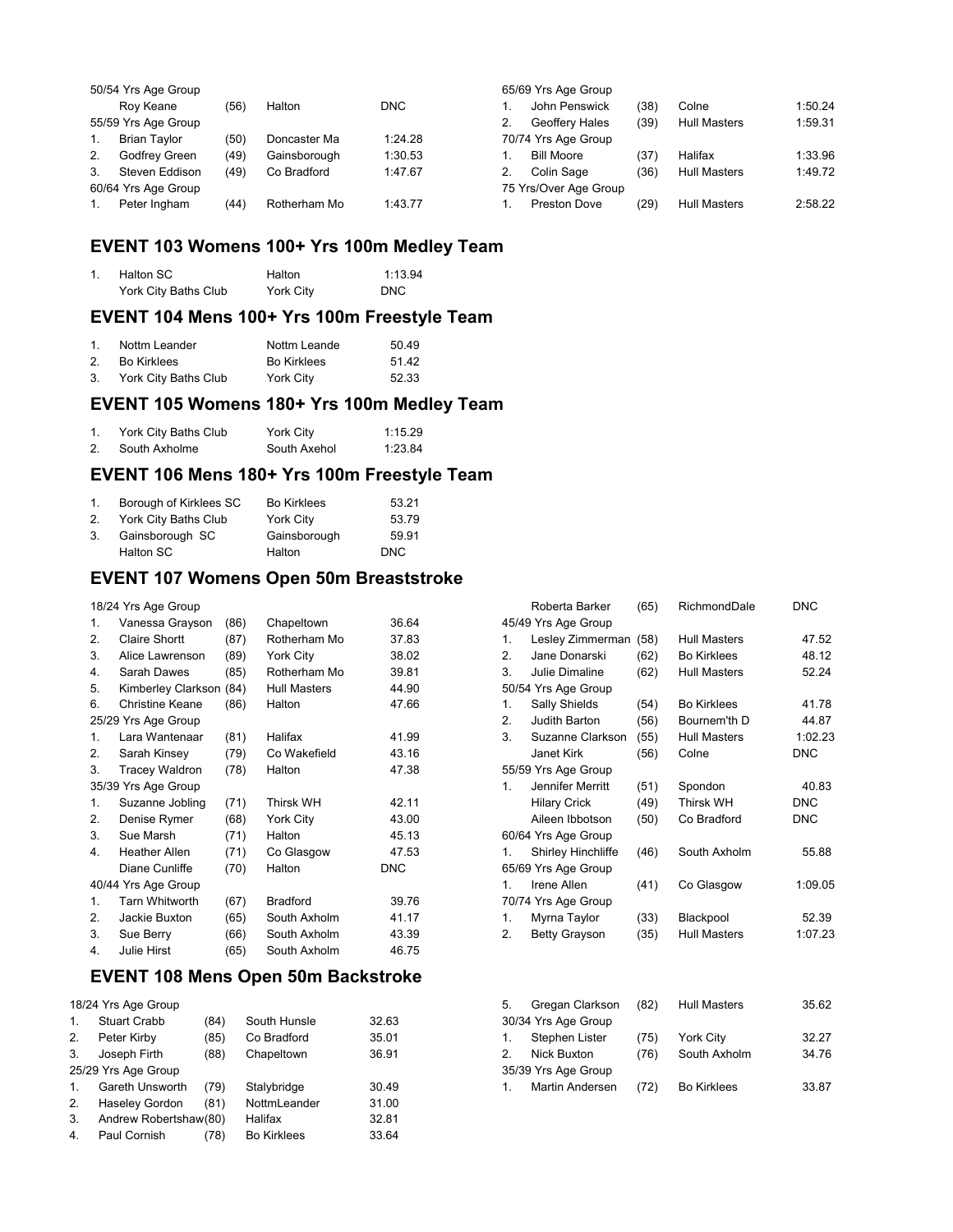|                | 40/44 Yrs Age Group  |      |                     |            |
|----------------|----------------------|------|---------------------|------------|
| 1.             | Paul Ross            | (65) | Saltburn Mar        | 30.70      |
| 2.             | Martyn Andrews       | (66) | Hinckley            | 32.97      |
| 3.             | <b>Stuart Hoyle</b>  | (66) | Co Leeds            | 33.32      |
| 4.             | Paul Newbert         | (67) | Edlington           | 35.13      |
|                | Carl Barkley         | (65) | Halton              | <b>DNC</b> |
|                | 45/49 Yrs Age Group  |      |                     |            |
| $\mathbf{1}$ . | Steve Allen          | (60) | <b>Hull Masters</b> | 32.35      |
| 2.             | Graham Acton         | (59) | <b>Bradford</b>     | 33.69      |
| 3.             | Tony Fawthrop        | (62) | <b>Bo Kirklees</b>  | 35.12      |
|                | 50/54 Yrs Age Group  |      |                     |            |
| $\mathbf{1}$ . | Chris Brown          | (53) | Co Bradford         | 32.06      |
| 2.             | <b>Brian Godfrey</b> | (55) | <b>Bo Kirklees</b>  | 33.27      |
| 3.             | Tom Dean             | (56) | Aquabears           | 34.73      |
|                | Roy Keane            | (56) | Halton              | DNC        |
|                | 55/59 Yrs Age Group  |      |                     |            |
| $\mathbf{1}$ . | Stephen Whitfield    | (52) | Derwent Vall        | 35.64      |
| 2.             | Derek Booth          | (49) | Halton              | 37.53      |
|                |                      |      |                     |            |

## **EVENT 109 Womens Open 100m Butterfly**

|                | 18/24 Yrs Age Group  |      |              |            |
|----------------|----------------------|------|--------------|------------|
| $\mathbf{1}$ . | Julie Owen           | (86) | Scarborough  | 1:07.24    |
| 2.             | Claire Shortt        | (87) | Rotherham Mo | 1:12.26    |
| 3.             | <b>Hayley Mellor</b> | (88) | East Leeds   | 1:20.19    |
| 4.             | Christine Keane      | (86) | Halton       | 1:33.10    |
|                | Carla Bickerstaffe   | (87) | Eckington    | <b>DNC</b> |
|                | 25/29 Yrs Age Group  |      |              |            |
| 1.             | Sarah Kinsey         | (79) | Co Wakefield | 1:17.49    |
|                | 30/34 Yrs Age Group  |      |              |            |
|                | Emma Woods           | 76   | Co Leeds     | 1:16.95    |

## **EVENT 110 Mens Open 100m Freestyle**

|                  | 18/24 Yrs Age Group    |      |                     |            |
|------------------|------------------------|------|---------------------|------------|
| $\mathbf{1}$ .   | Alistair Crawford      | (84) | Rotherham Mo        | 55.19      |
| 2.               | Adam Harvey            | (84) | Scarborough         | 58.97      |
| 3.               | <b>Andrew Ball</b>     | (84) | Halifax             | 59.18      |
| 4.               | Nicholas Westerman(88) |      | East Leeds          | 59.57      |
| 5.               | <b>Andrew Burnsett</b> | (88) | <b>Bradford</b>     | 1:01.14    |
| 6.               | Liam Todd              | (88) | East Leeds          | 1:05.62    |
| 7.               | Joseph Firth           | (88) | Chapeltown          | 1:07.47    |
|                  | 25/29 Yrs Age Group    |      |                     |            |
| 1.               | <b>Haseley Gordon</b>  | (81) | NottmLeander        | 57.73      |
| 2.               | John Major             | (79) | South Hunsle        | 58.48      |
| 3.               | Robert Gothard         | (78) | <b>Bo Kirklees</b>  | 1:00.24    |
| $\overline{4}$ . | <b>Stewart Worthy</b>  | (78) | <b>Bo Kirklees</b>  | 1:01.02    |
| 5.               | Paul Wainwright        | (78) | York City           | 1:01.55    |
| 6.               | Gregan Clarkson        | (82) | <b>Hull Masters</b> | 1:04.16    |
| 7.               | Jonathan Potts         | (82) | Chapeltown          | 1:07.72    |
|                  | Neil Barnes            | (79) | Halton              | <b>DNC</b> |
|                  | 30/34 Yrs Age Group    |      |                     |            |
| 1.               | Mark Clough            | (77) | Stalybridge         | 1:02.84    |
| 2.               | <b>Richard Smith</b>   | (73) | York City           | 1:32.63    |
|                  | 35/39 Yrs Age Group    |      |                     |            |
| 1.               | <b>Wayne Stott</b>     | (71) | NottmLeander        | 1:00.53    |
| 2.               | Alan Betteridge        | (69) | York City           | 1:04.42    |
| 3.               | Chris Sheppard         | (69) | NottmLeander        | 1:06.85    |
|                  | 40/44 Yrs Age Group    |      |                     |            |
| 1.               | Paul Ross              | (65) | Saltburn Mar        | 57.63      |
| 2.               | Paul Newbert           | (67) | Edlington           | 1:02.16    |

| 3.             | Michael Keeble        | (51) | Gainsborough        | 47.65   |
|----------------|-----------------------|------|---------------------|---------|
|                | 60/64 Yrs Age Group   |      |                     |         |
| $\mathbf{1}$ . | Carl Butler           | (44) | RichmondDale        | 43.91   |
| 2.             | Peter Ingham          | (44) | Rotherham Mo        | 47.31   |
|                | 65/69 Yrs Age Group   |      |                     |         |
| 1.             | <b>Bryan Bulmer</b>   | (39) | <b>York City</b>    | 39.41   |
| 2.             | Roddy Frame           | (41) | York City           | 46.20   |
| 3.             | John Penswick         | (38) | Colne               | 50.91   |
| 4.             | Alan Brown            | (39) | Aquabears           | 59.54   |
| 5.             | Geoffery Hales        | (39) | <b>Hull Masters</b> | 1:00.46 |
|                | 70/74 Yrs Age Group   |      |                     |         |
| $\mathbf{1}$ . | <b>Bill Moore</b>     | (37) | Halifax             | 44.47   |
| 2.             | Dennis Harrison       | (37) | <b>Hull Masters</b> | 46.96   |
| 3.             | Michael Kelly         | (36) | Rotherham Mo        | 47.24   |
|                | 75 Yrs/Over Age Group |      |                     |         |
| 1.             | <b>Preston Dove</b>   | (29) | <b>Hull Masters</b> | 1:12.73 |
|                | Ralf Feld             | (30) | <b>Grimsby Sant</b> | DNC     |

|    | 35/39 Yrs Age Group |      |                     |            |
|----|---------------------|------|---------------------|------------|
| 1. | <b>Ruth Rhodes</b>  | (68) | <b>Bradford</b>     | 1:20.17    |
| 2. | Fiona Harris        | (69) | Wetherby            | 1:30.69    |
|    | Heather Allen       | (71) | Co Glasgow          | <b>DNC</b> |
|    | 40/44 Yrs Age Group |      |                     |            |
| 1. | Jackie Buxton       | (65) | South Axholm        | 1:23.92    |
| 2. | Lynne Dawson        | (67) | Sheffield C         | 1:31.71    |
| 3. | Mandy Harvey        | (64) | South Axholm        | 1:45.86    |
|    | 45/49 Yrs Age Group |      |                     |            |
| 1. | Jane Donarski       | (62) | <b>Bo Kirklees</b>  | 1:42.03    |
|    | 65/69 Yrs Age Group |      |                     |            |
|    | Margaret Groke      | (42) | <b>Hull Masters</b> | <b>DNC</b> |
|    |                     |      |                     |            |

| 3.               | Paul Gibbs              | (66) | <b>York City</b>    | 1:03.30    |
|------------------|-------------------------|------|---------------------|------------|
| $\overline{4}$ . | Steve Goodall           | (65) | Matlock             | 1:05.96    |
| 5.               | Michael Pepper          | (64) | Rotherham Mo        | 1:07.72    |
| 6.               | <b>Andrew Stillings</b> | (64) | Edlington           | 1:07.97    |
|                  | 45/49 Yrs Age Group     |      |                     |            |
| $\mathbf{1}$ .   | Robert Lucas            | (61) | <b>Hull Masters</b> | 1:00.01    |
| 2.               | <b>Stewart Rowe</b>     | (62) | Filey               | 1:02.64    |
| 3.               | Paul Harrison           | (59) | RichmondDale        | 1:06.62    |
| 4.               | <b>Barry Walker</b>     | (59) | Halton              | 1:21.07    |
|                  | 55/59 Yrs Age Group     |      |                     |            |
| 1.               | Derek Booth             | (49) | Halton              | 1:08.54    |
| 2.               | <b>Brian Taylor</b>     | (50) | Doncaster Ma        | 1:10.24    |
| 3.               | Steven Eddison          | (49) | Co Bradford         | 1:28.44    |
|                  | 60/64 Yrs Age Group     |      |                     |            |
| 1.               | Colin Price             | (45) | Halton              | 1:22.93    |
| 2.               | Peter Ingham            | (44) | Rotherham Mo        | 1:26.88    |
|                  | 65/69 Yrs Age Group     |      |                     |            |
| 1.               | Donald Fletcher         | (42) | Aquabears           | 1:20.20    |
|                  | Roddy Frame             | (41) | <b>York City</b>    | <b>DNC</b> |
|                  | 70/74 Yrs Age Group     |      |                     |            |
| $\mathbf{1}$ .   | Alan Clarkson           | (36) | <b>York City</b>    | 1:20.60    |
| 2.               | Dennis Harrison         | (37) | <b>Hull Masters</b> | 1:25.09    |
| 3.               | Colin Sage              | (36) | <b>Hull Masters</b> | 1:28.14    |
| 4.               | K Godbehere             | (34) | Rotherham Mo        | 1:31.57    |
|                  | 75 Yrs/Over Age Group   |      |                     |            |
|                  | Ralf Feld               | (30) | Grimsby Sant        | <b>DNC</b> |
|                  |                         |      |                     |            |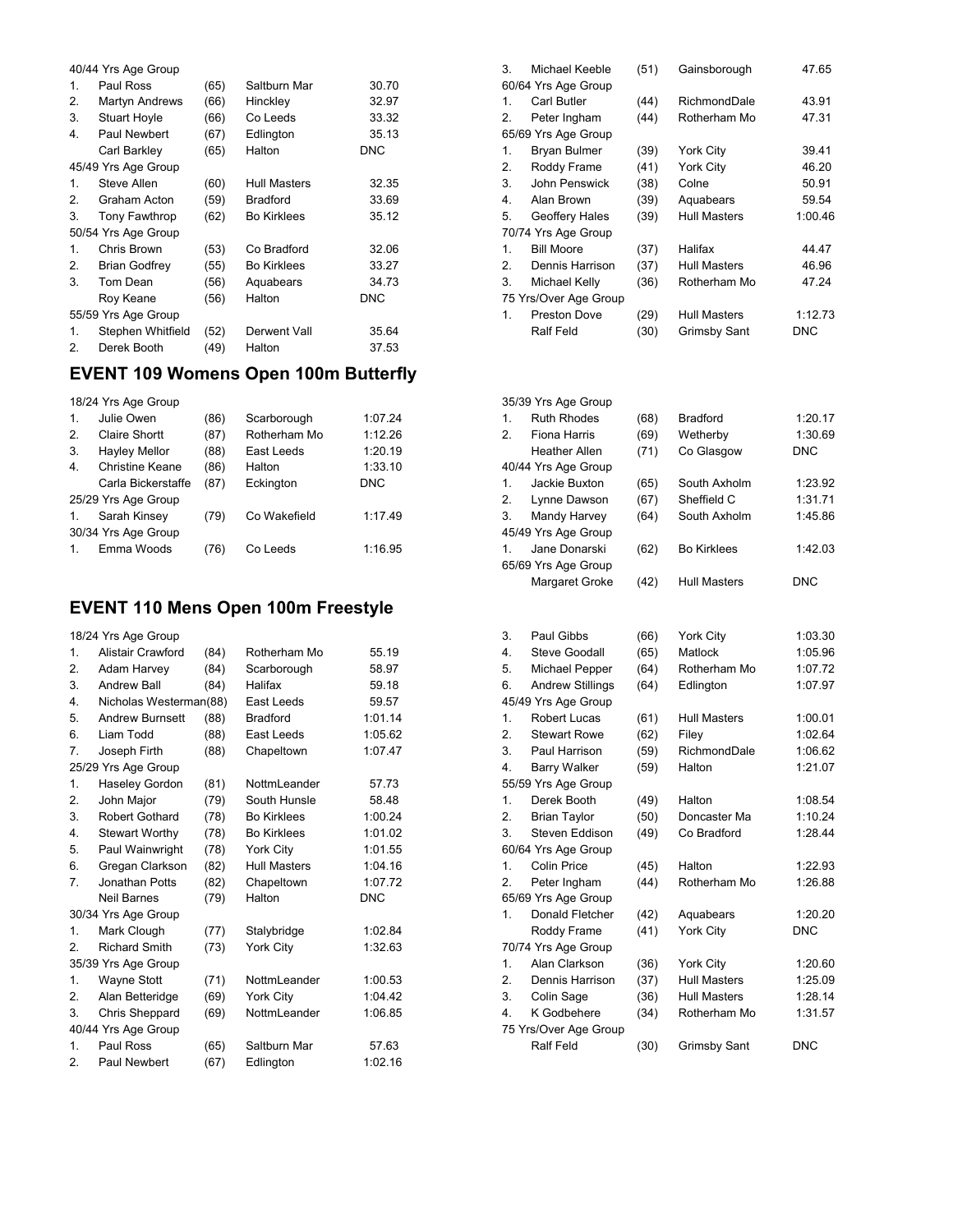## **EVENT 111 Womens 220+ Yrs 100m Freestyle Team**

| York City Baths Club | York City           | 1:12.86 |
|----------------------|---------------------|---------|
| Hull Masters SC      | <b>Hull Masters</b> | 1:24.00 |

### **EVENT 112 Mens 220+ Yrs 100m Medley Team**

| York City Baths Club | York City           | 1:01.91 |
|----------------------|---------------------|---------|
| Hull Masters SC      | <b>Hull Masters</b> | 1:07.62 |

### **EVENT 113 Womens 140+ Yrs 100m Medley Team**

| York City Baths Club   | York City    | 1:10.19 |
|------------------------|--------------|---------|
| South Axholme Sharks S | South Axholm | 1:12.30 |

## **EVENT 114 Mens 140+ Yrs 100m Freestyle Team**

| $1_{-}$ | Nottm Leander           | Nottm Leande | 52.59 |
|---------|-------------------------|--------------|-------|
|         | 2. York City Baths Club | York City    | 52.79 |
| 3.      | Halton                  | Halton       | 57.93 |

### **EVENT 115 Womens Open 50m Freestyle**

|  |  |  | 18/24 Yrs Age Group |
|--|--|--|---------------------|
|--|--|--|---------------------|

| 1.               | Vanessa Grayson        | (86) | Chapeltown          | 29.65      |
|------------------|------------------------|------|---------------------|------------|
| 2.               | Claire Shortt          | (87) | Rotherham Mo        | 29.88      |
| 3.               | Alice Lawrenson        | (89) | York City           | 30.04      |
| 4.               | Sarah Dawes            | (85) | Rotherham Mo        | 30.80      |
| 5.               | Kimberley Clarkson     | (84) | <b>Hull Masters</b> | 32.45      |
| 6.               | <b>Christine Keane</b> | (86) | Halton              | 35.54      |
|                  | Carla Bickerstaffe     | (87) | Eckington           | <b>DNC</b> |
|                  | 25/29 Yrs Age Group    |      |                     |            |
| 1.               | Lara Wantenaar         | (81) | Halifax             | 31.02      |
| 2.               | Sarah Kinsey           | (79) | Co Wakefield        | 31.68      |
| 3.               | Alice Temple           | (79) | Co Leeds            | 35.01      |
| 4.               | <b>Tracey Waldron</b>  | (78) | Halton              | 35.87      |
|                  | 30/34 Yrs Age Group    |      |                     |            |
| 1.               | Allyson Lister         | (75) | York City           | 31.25      |
| 2.               | Emma Woods             | (76) | Co Leeds            | 32.53      |
| 3.               | Celine Guennebaud (77) |      | Co Sheffield        | 33.28      |
|                  | Victoria Wilford       | (74) | <b>Bo Kirklees</b>  | DQ ST-     |
|                  | 35/39 Yrs Age Group    |      |                     |            |
| 1.               | Nikki Dand             | (70) | Halton              | 32.10      |
| 2.               | <b>Ruth Rhodes</b>     | (68) | <b>Bradford</b>     | 32.20      |
| 3.               | Denise Rymer           | (68) | York City           | 34.14      |
| 4.               | Suzanne Jobling        | (71) | <b>Thirsk WH</b>    | 34.16      |
| 5.               | <b>Heather Allen</b>   | (71) | Co Glasgow          | 38.66      |
|                  | 40/44 Yrs Age Group    |      |                     |            |
| 1.               | Lynne Dawson           | (67) | Sheffield C         | 31.54      |
| 2.               | <b>Tarn Whitworth</b>  | (67) | <b>Bradford</b>     | 31.59      |
| 3.               | Carolyn Irvine         | (63) | <b>Bo Kirklees</b>  | 32.47      |
| $\overline{4}$ . | Jackie Buxton          | (65) | South Axholm        | 33.45      |
| 5.               | Sue Berry              | (66) | South Axholm        | 34.88      |

#### **EVENT 116 Mens Open 50m Butterfly**

18/24 Yrs Age Group 1. Alistair Crawford (84) Rotherham Mo 26.37

|    | 100                    | , . <i>. .</i> | .                  |            |
|----|------------------------|----------------|--------------------|------------|
| 2. | <b>Stuart Crabb</b>    | (84)           | South Hunsle       | 28.39      |
| 3. | Adam Harvey            | (84)           | Scarborough        | 30.00      |
| 4. | Nicholas Westerman(88) |                | East Leeds         | 30.94      |
| 5. | Andrew Ball            | (84)           | Halifax            | 31.01      |
| 6. | Liam Todd              | (88)           | East Leeds         | 32.55      |
| 7. | Joseph Firth           | (88)           | Chapeltown         | 33.42      |
|    | <b>Andrew Burnsett</b> | (88)           | <b>Bradford</b>    | <b>DNC</b> |
|    | 25/29 Yrs Age Group    |                |                    |            |
| 1. | Graham Asbury          | (81)           | York City          | 30.24      |
| 2. | Gareth Unsworth        | (79)           | Stalybridge        | 30.42      |
| 3. | Andrew Robertshaw(80)  |                | Halifax            | 30.69      |
| 4. | Paul Wainwright        | (78)           | York City          | 31.21      |
| 5. | <b>Robert Gothard</b>  | (78)           | <b>Bo Kirklees</b> | 32.53      |
|    |                        |                |                    |            |

| 6.               | <b>Rachel Watkins</b>     | (67) | York City           | 35.27      |
|------------------|---------------------------|------|---------------------|------------|
| 7.               | <b>Julie Hirst</b>        | (65) | South Axholm        | 35.30      |
| 8.               | Mandy Harvey              | (64) | South Axholm        | 39.24      |
|                  | Roberta Barker            | (65) | RichmondDale        | <b>DNC</b> |
|                  | Karen Burdass             | (67) | York City           | <b>DNC</b> |
|                  | 45/49 Yrs Age Group       |      |                     |            |
| 1.               | Lesley Zimmerman          | (58) | <b>Hull Masters</b> | 36.67      |
| 2.               | Alison Dudley             | (60) | Gainsborough        | 37.27      |
| 3.               | <b>Isobel Moffatt</b>     | (62) | York City           | 37.88      |
| $\overline{4}$ . | Julie Dimaline            | (62) | <b>Hull Masters</b> | 39.74      |
|                  | 50/54 Yrs Age Group       |      |                     |            |
| 1.               | Sally Shields             | (54) | <b>Bo Kirklees</b>  | 35.57      |
| 2.               | Wendy Offord              | (54) | <b>Bo Kirklees</b>  | 35.62      |
| 3.               | Judith Barton             | (56) | Bournem'th D        | 38.87      |
| 4.               | Suzanne Clarkson          | (55) | <b>Hull Masters</b> | 50.31      |
| 5.               | Margaret Gray             | (57) | South Axholm        | 56.45      |
|                  | 55/59 Yrs Age Group       |      |                     |            |
| 1.               | <b>Jennifer Merritt</b>   | (51) | Spondon             | 33.38      |
|                  | Aileen Ibbotson           | (50) | Co Bradford         | <b>DNC</b> |
|                  | 60/64 Yrs Age Group       |      |                     |            |
| 1.               | Carol Brown               | (47) | York City           | 38.39      |
| 2.               | <b>Shirley Hinchliffe</b> | (46) | South Axholm        | 45.15      |
|                  | 65/69 Yrs Age Group       |      |                     |            |
| 1.               | Doreen Gordon             | (42) | Southport           | 38.38      |
| 2.               | Margaret Groke            | (42) | <b>Hull Masters</b> | 43.66      |
| 3.               | Irene Allen               | (41) | Co Glasgow          | 52.07      |
|                  | 70/74 Yrs Age Group       |      |                     |            |
| 1.               | <b>Betty Grayson</b>      | (35) | <b>Hull Masters</b> | 55.66      |
|                  | 75 Yrs/Over Age Group     |      |                     |            |
| 1.               | Pat Baxter                | (30) | York City           | 52.73      |
|                  |                           |      |                     |            |
|                  |                           |      |                     |            |

|    | <b>Neil Barnes</b>   | (79) | Halton             | <b>DNC</b> |
|----|----------------------|------|--------------------|------------|
|    | 35/39 Yrs Age Group  |      |                    |            |
| 1. | Jason Dorset         | (70) | Chapeltown         | 28.97      |
| 2. | Martin Andersen      | (72) | <b>Bo Kirklees</b> | 30.58      |
| 3. | <b>Wayne Stott</b>   | (71) | NottmLeander       | 32.58      |
| 4. | Alan Betteridge      | (69) | <b>York City</b>   | 34.26      |
| 5. | Chris Sheppard       | (69) | NottmLeander       | 34.36      |
|    | 40/44 Yrs Age Group  |      |                    |            |
| 1. | <b>Steve Goodall</b> | (65) | Matlock            | 29.81      |
| 2. | Carl Barkley         | (65) | Halton             | 30.33      |
| 3. | Simon Latham         | (67) | South Axholm       | 30.93      |
| 4. | <b>Stuart Hoyle</b>  | (66) | Co Leeds           | 31.69      |
| 5. | Paul Gibbs           | (66) | <b>York City</b>   | 31.84      |
| 6. | Michael Pepper       | (64) | Rotherham Mo       | 32.40      |
| 7. | <b>Richard Rymer</b> | (64) | York City          | 33.44      |
|    |                      |      |                    |            |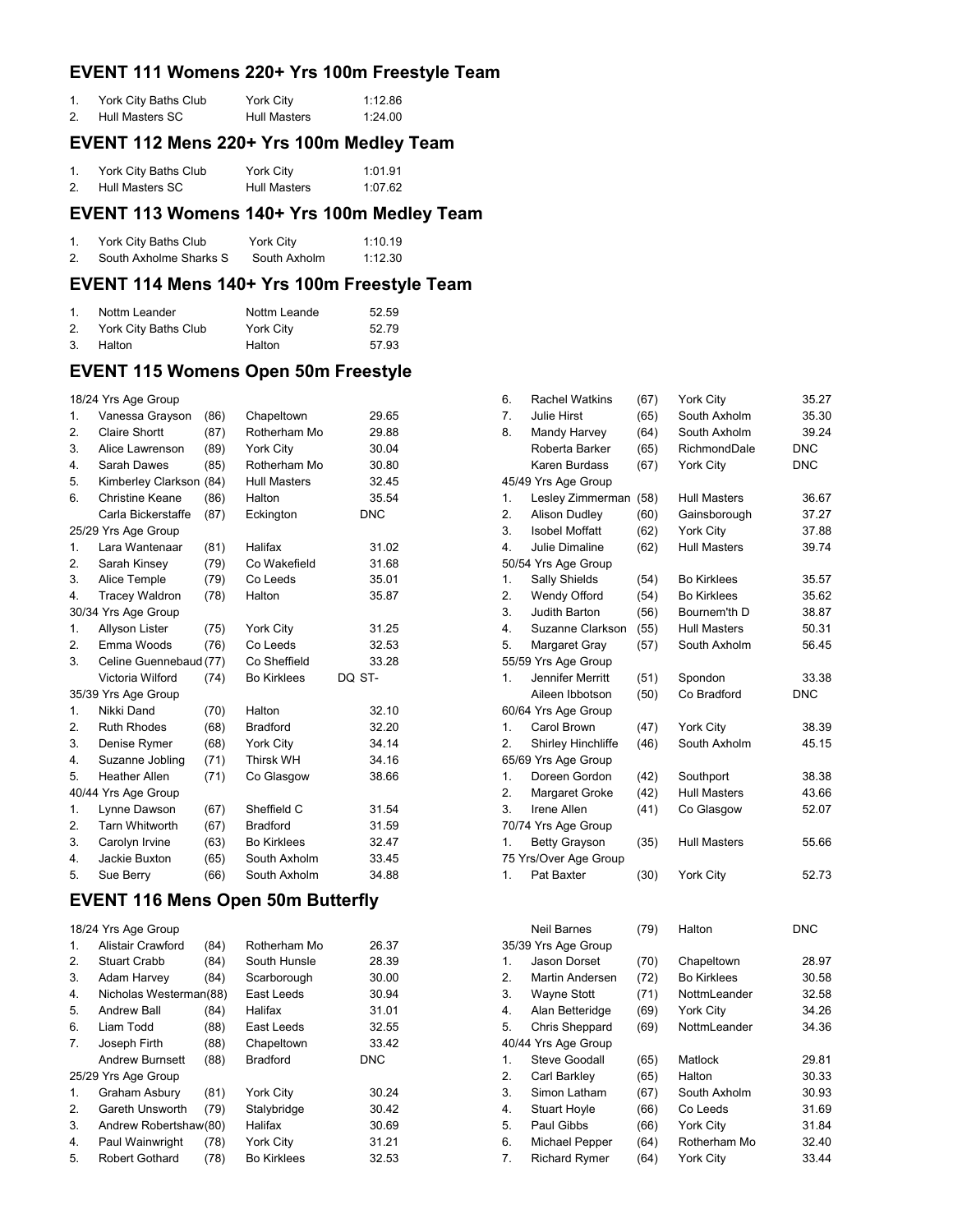| 8. | Jari Goddard         | (63) | Gainsborough        | 33.93 |
|----|----------------------|------|---------------------|-------|
|    | 45/49 Yrs Age Group  |      |                     |       |
| 1. | lan Harman           | (59) | <b>Hull Masters</b> | 30.66 |
| 2. | Jeff Rimmer          | (60) | Halton              | 31.02 |
| 3. | Robert Lucas         | (61) | <b>Hull Masters</b> | 31.07 |
| 4. | Steve Allen          | (60) | <b>Hull Masters</b> | 31.52 |
| 5. | Kevan Brown          | (60) | <b>Bo Kirklees</b>  | 32.07 |
| 6. | <b>Stewart Rowe</b>  | (62) | Filey               | 33.78 |
|    | 50/54 Yrs Age Group  |      |                     |       |
| 1. | <b>Brian Godfrey</b> | (55) | <b>Bo Kirklees</b>  | 30.71 |
| 2. | Chris Brown          | (53) | Co Bradford         | 30.80 |
| 3. | Tom Dean             | (56) | Aquabears           | 33.74 |
| 4. | Stephen Cooper       | (56) | <b>Hull Masters</b> | 36.43 |

## **EVENT 117 Womens Open 100m Backstroke**

|              | 18/24 Yrs Age Group  |      |                    |         |
|--------------|----------------------|------|--------------------|---------|
| 1.           | Alice Lawrenson      | (89) | York City          | 1:12.62 |
| 2.           | Vanessa Grayson      | (86) | Chapeltown         | 1:13.73 |
|              | Carla Bickerstaffe   | (87) | Eckington          | DNC     |
|              | 25/29 Yrs Age Group  |      |                    |         |
| 1.           | Rachel Whitwell      | (80) | <b>Bo Kirklees</b> | 1:14.16 |
| 2.           | Sarah Kinsey         | (79) | Co Wakefield       | 1:20.84 |
|              | 30/34 Yrs Age Group  |      |                    |         |
| $\mathbf{1}$ | Victoria Wilford     | (74) | <b>Bo Kirklees</b> | 1:22.17 |
|              | 35/39 Yrs Age Group  |      |                    |         |
| 1.           | Karen Holden         | (69) | Rotherham Mo       | 1:15.68 |
| 2.           | Anna Nicholson       | (70) | York City          | 1:25.51 |
| 3.           | Nikki Dand           | (70) | Halton             | 1:29.94 |
| 4.           | Fiona Harris         | (69) | Wetherby           | 1:32.56 |
| 5.           | Suzanne Patterson    | (70) | <b>Bo Kirklees</b> | 1:39.22 |
| 6.           | <b>Heather Allen</b> | (71) | Co Glasgow         | 1:49.09 |
|              | Diane Cunliffe       | (70) | Halton             | DNC     |
|              |                      |      |                    |         |

## **EVENT 118 Mens Open 100m IM**

|                | 18/24 Yrs Age Group     |      |                     |            |
|----------------|-------------------------|------|---------------------|------------|
| $\mathbf 1$    | <b>Andrew Ball</b>      | (84) | Halifax             | 1:08.79    |
| 2.             | <b>Stuart Crabb</b>     | (84) | South Hunsle        | 1:10.11    |
| 3.             | Nicholas Jones          | (85) | Chapeltown          | 1:12.94    |
| 4.             | <b>Andrew Burnsett</b>  | (88) | <b>Bradford</b>     | 1:13.09    |
|                | 25/29 Yrs Age Group     |      |                     |            |
| 1.             | Andrew Robertshaw(80)   |      | Halifax             | 1:08.94    |
| 2.             | <b>Stewart Worthy</b>   | (78) | <b>Bo Kirklees</b>  | 1:10.30    |
| 3.             | Kevin Hughes            | (79) | NottmLeander        | 1:12.01    |
| 4.             | Paul Cornish            | (78) | <b>Bo Kirklees</b>  | 1:14.52    |
| 5.             | Gregan Clarkson         | (82) | <b>Hull Masters</b> | 1:16.07    |
|                | Jonathan Potts          | (82) | Chapeltown          | <b>DNC</b> |
|                | 30/34 Yrs Age Group     |      |                     |            |
| 1.             | Stephen Lister          | (75) | York City           | 1:12.32    |
|                | 35/39 Yrs Age Group     |      |                     |            |
| $\mathbf{1}$ . | Alan Betteridge         | (69) | York City           | 1:18.07    |
| 2.             | Kenneth Mitchell        | (68) | Aquabears           | 1:55.08    |
|                | 40/44 Yrs Age Group     |      |                     |            |
| 1.             | Carl Barkley            | (65) | Halton              | 1:10.75    |
| 2.             | <b>Martyn Andrews</b>   | (66) | Hinckley            | 1:11.27    |
| 3.             | lan Harris              | (66) | Wetherby            | 1:11.72    |
| 4.             | Paul Newbert            | (67) | Edlington           | 1:12.25    |
| 5.             | <b>Andrew Stillings</b> | (64) | Edlington           | 1:16.20    |
| 6.             | Steve Goodall           | (65) | Matlock             | 1:17.07    |
| 7.             | <b>Richard Rymer</b>    | (64) | York City           | 1:17.24    |
| 8.             | Mick Kingsbury          | (65) | NottmLeander        | 1:26.74    |
| 9.             | Mark Wylie              | (64) | Rotherham Mo        | 1:35.73    |
| 10.            | <b>Billy Vail</b>       | (65) | Aquabears           | 1:39.06    |

55/59 Yrs Age Group

| 1.             | Derek Booth          | (49) | Halton              | 33.83 |
|----------------|----------------------|------|---------------------|-------|
| 2.             | Stephen Whitfield    | (52) | Derwent Vall        | 35.25 |
| 3.             | <b>Godfrey Green</b> | (49) | Gainsborough        | 40.84 |
|                | 60/64 Yrs Age Group  |      |                     |       |
| $\mathbf{1}$ . | Carl Butler          | (44) | RichmondDale        | 41.70 |
| 2.             | Colin Price          | (45) | Halton              | 44.47 |
| 3.             | Peter Ingham         | (44) | Rotherham Mo        | 48.07 |
|                | 65/69 Yrs Age Group  |      |                     |       |
| $\mathbf{1}$ . | Roddy Frame          | (41) | <b>York City</b>    | 34.53 |
|                | 70/74 Yrs Age Group  |      |                     |       |
| $\mathbf{1}$ . | <b>Bill Moore</b>    | (37) | Halifax             | 43.75 |
| 2.             | Dennis Harrison      | (37) | <b>Hull Masters</b> | 44.33 |
| 3.             | K Godbehere          | (34) | Rotherham Mo        | 57.63 |
|                |                      |      |                     |       |

|                | 40/44 Yrs Age Group       |      |                    |         |
|----------------|---------------------------|------|--------------------|---------|
| 1.             | Carolyn Irvine            | (63) | <b>Bo Kirklees</b> | 1:21.17 |
| 2.             | Lynne Dawson              | (67) | Sheffield C        | 1:26.95 |
| 3.             | Mandy Harvey              | (64) | South Axholm       | 1:52.32 |
|                | 45/49 Yrs Age Group       |      |                    |         |
| 1 <sub>1</sub> | <b>Julie Bennett</b>      | (62) | Co Leeds           | 1:17.87 |
| 2.             | Lesley Zimmerman          | (58) | Hull Masters       | 1:34.15 |
|                | 50/54 Yrs Age Group       |      |                    |         |
| 1.             | Wendy Offord              | (54) | <b>Bo Kirklees</b> | 1:38.59 |
|                | 60/64 Yrs Age Group       |      |                    |         |
| 1.             | <b>Shirley Hinchliffe</b> | (46) | South Axholm       | 1:55.02 |
|                | 65/69 Yrs Age Group       |      |                    |         |
| $1_{-}$        | Margaret Groke            | (42) | Hull Masters       | 2:03.86 |
|                | Doreen Gordon             | (42) | Southport          | DQ T-2L |
|                | 70/74 Yrs Age Group       |      |                    |         |
|                | Pauline Brand             | (33) | Gainsborough       | DNC     |
|                | 75 Yrs/Over Age Group     |      |                    |         |
| 1.             | Audrey Smith              | (32) | Aquabears          | 2:22.39 |

|                  | 45/49 Yrs Age Group   |      |                     |            |
|------------------|-----------------------|------|---------------------|------------|
| $\mathbf 1$      | Robert Lucas          | (61) | <b>Hull Masters</b> | 1:11.83    |
| 2.               | Steve Allen           | (60) | Hull Masters        | 1:12.54    |
| 3.               | Graham Acton          | (59) | <b>Bradford</b>     | 1:13.79    |
| 4.               | <b>Tony Fawthrop</b>  | (62) | <b>Bo Kirklees</b>  | 1:15.31    |
| 5.               | Paul Harrison         | (59) | RichmondDale        | 1:18.95    |
| 6.               | <b>Martyn Binns</b>   | (58) | <b>Bo Kirklees</b>  | 1:19.20    |
| 7 <sub>1</sub>   | <b>Michael Dawes</b>  | (59) | Rotherham Mo        | 1:24.06    |
| 8.               | <b>Barry Walker</b>   | (59) | Halton              | 1:40.47    |
|                  | Mike Sloan            | (59) | Gainsborough        | <b>DNC</b> |
|                  | 50/54 Yrs Age Group   |      |                     |            |
| 1.               | Tom Dean              | (56) | Aquabears           | 1:15.49    |
|                  | Roy Keane             | (56) | Halton              | <b>DNC</b> |
|                  | 55/59 Yrs Age Group   |      |                     |            |
| $\mathbf{1}$ .   | <b>Brian Taylor</b>   | (50) | Doncaster Ma        | 1:17.50    |
| 2.               | Stephen Whitfield     | (52) | Derwent Vall        | 1:18.62    |
| 3.               | Derek Booth           | (49) | Halton              | 1:20.32    |
| $\overline{4}$ . | Godfrey Green         | (49) | Gainsborough        | 1:29.53    |
| 5.               | Steven Eddison        | (49) | Co Bradford         | 1:39.89    |
|                  | 60/64 Yrs Age Group   |      |                     |            |
| 1.               | Carl Butler           | (44) | RichmondDale        | 1:32.37    |
| 2.               | Peter Ingham          | (44) | Rotherham Mo        | 1:39.85    |
|                  | 65/69 Yrs Age Group   |      |                     |            |
| 1.               | Donald Fletcher       | (42) | Aquabears           | 1:38.94    |
|                  | Roddy Frame           | (41) | <b>York City</b>    | <b>DNC</b> |
|                  | 70/74 Yrs Age Group   |      |                     |            |
| 1.               | <b>Bill Moore</b>     | (37) | Halifax             | 1:34.62    |
| 2.               | Colin Sage            | (36) | <b>Hull Masters</b> | 1:44.01    |
| 3.               | K Godbehere           | (34) | Rotherham Mo        | 1:49.32    |
|                  | 75 Yrs/Over Age Group |      |                     |            |
|                  | <b>Preston Dove</b>   | (29) | <b>Hull Masters</b> | DQ T-3L    |
|                  |                       |      |                     |            |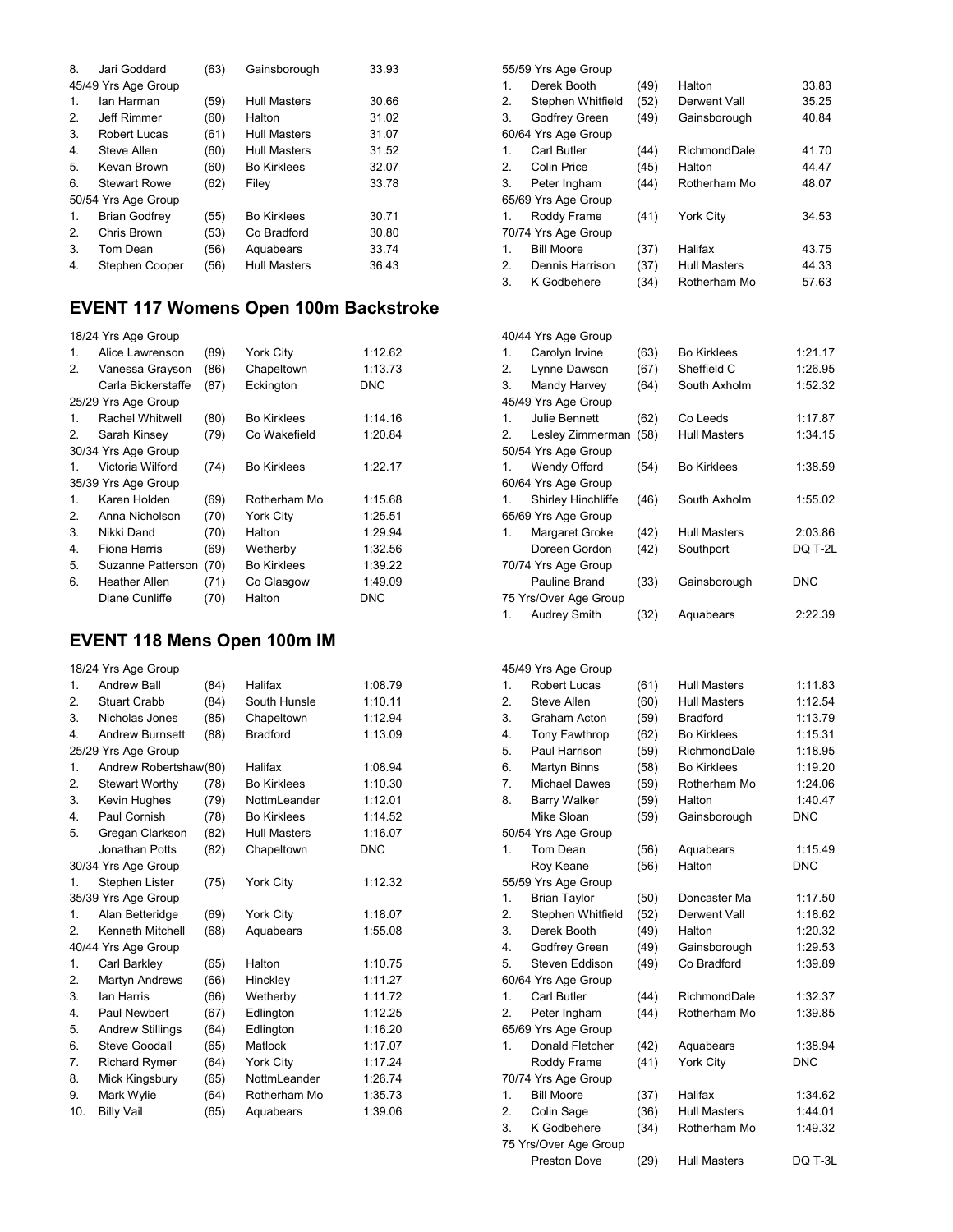### **EVENT 119 Mixed 4x1L Freestyle Team 220yrs +**

|    | EVENT 120 Mixed 4x1L Medley Team 100Yrs + |           |         |
|----|-------------------------------------------|-----------|---------|
| 1. | York City Baths Club                      | York City | 1:12.94 |

1. Borough of Kirklees SC Bo Kirklees 1:00.75

#### **EVENT 121 Mixed 4x1L Freestyle Team 180yrs +**

| South Axholme Sharks S | South Axholm | 1:16.26 |
|------------------------|--------------|---------|
| York City Baths Club   | York City    | DQ 0-2L |

#### **EVENT 122 Mixed 4x1L Medley Team 140 Yrs +**

| South Axholme Sharks S | South Axholm | 1:04.71 |
|------------------------|--------------|---------|
| York City Baths Club   | York City    | 1:15.29 |

### **EVENT 201 Womens Open 100m Breaststroke**

|  | 18/24 Yrs Age Group |
|--|---------------------|
|  |                     |

| 1. | Vanessa Grayson       | (86) | Chapeltown      | 1:20.08    |
|----|-----------------------|------|-----------------|------------|
| 2. | Claire Shortt         | (87) | Rotherham Mo    | 1:21.12    |
|    | 25/29 Yrs Age Group   |      |                 |            |
| 1. | Sarah Kinsey          | (79) | Co Wakefield    | 1:33.86    |
| 2. | <b>Tracey Waldron</b> | (78) | Halton          | 1:41.66    |
|    | 35/39 Yrs Age Group   |      |                 |            |
| 1. | Fiona Harris          | (69) | Wetherby        | 1:35.57    |
| 2. | Sue Marsh             | (71) | Halton          | 1:36.55    |
| 3. | Heather Allen         | (71) | Co Glasgow      | 1:44.36    |
|    | Diane Cunliffe        | (70) | Halton          | <b>DNC</b> |
|    | 40/44 Yrs Age Group   |      |                 |            |
| 1. | <b>Tarn Whitworth</b> | (67) | <b>Bradford</b> | 1:25.59    |
| 2. | Jackie Buxton         | (65) | South Axholm    | 1:30.98    |
|    | Roberta Barker        | (65) | RichmondDale    | DNC        |

#### **EVENT 202 Mens 100+ Yrs 100m Medley Team**

|    | Borough of Kirklees     | <b>BOK</b>   | 58.08   |
|----|-------------------------|--------------|---------|
|    | 2. York City Baths Club | York City    | 58.61   |
| 3. | Nottm Leander           | Nottm Leande | 1:00.26 |

#### **EVENT 203 Womens 100+ Yrs 100m Freestyle Team**

| Borough of Kirklees | <b>BOK</b> | 57.51   |
|---------------------|------------|---------|
| Halton SC           | Halton     | 1:03.59 |

#### **EVENT 204 Mens 180+ Yrs 100m Medley Team**

|    | 1. Hull Masters         | <b>Hull Masters</b> | 59.79   |
|----|-------------------------|---------------------|---------|
| 2. | Borough of Kirklees SC  | <b>Bo Kirklees</b>  | 59.91   |
| 3. | Halton SC               | Halton              | 1:01.35 |
|    | 4. York City Baths Club | York City           | 1:03.40 |
|    | 5. Gainsborough SC      | Gainsborough        | 1:05.04 |

#### **EVENT 205 Womens 180+ Yrs 100m Freestyle Team**

1. York City Baths Club York City 1:08.43

### **EVENT 206 Mens Open 50m Breaststroke**

|    | 18/24 Yrs Age Group   |      |                    |       |
|----|-----------------------|------|--------------------|-------|
| 1. | <b>Andrew Ball</b>    | (84) | Halifax            | 32.16 |
| 2. | Nicholas Jones        | (85) | Chapeltown         | 34.85 |
|    | 25/29 Yrs Age Group   |      |                    |       |
| 1. | Graham Asbury         | (81) | York City          | 32.45 |
| 2. | Gareth Unsworth       | (79) | Stalybridge        | 32.70 |
| 3. | Haseley Gordon        | (81) | NottmLeander       | 33.16 |
| 4. | Andrew Robertshaw(80) |      | Halifax            | 33.65 |
| 5. | John Major            | (79) | South Hunsle       | 34.90 |
| 6. | <b>Robert Gothard</b> | (78) | <b>Bo Kirklees</b> | 37.23 |

| 7  | Jonathan Potts       | (82) | Chapeltown       | 40.38 |
|----|----------------------|------|------------------|-------|
|    | 30/34 Yrs Age Group  |      |                  |       |
| 1. | Mark Clough          | (77) | Stalybridge      | 35.64 |
| 2. | Nick Buxton          | (76) | South Axholm     | 37.60 |
| 3. | <b>Richard Smith</b> | (73) | <b>York City</b> | 46.40 |
|    | 35/39 Yrs Age Group  |      |                  |       |
| 1. | <b>Steve Morris</b>  | (72) | Gainsborough     | 39.95 |
| 2. | Alan Betteridge      | (69) | York City        | 40.40 |
| 3. | Kenneth Mitchell     | (68) | Aquabears        | 48.70 |
|    | 40/44 Yrs Age Group  |      |                  |       |

45/49 Yrs Age Group

| $\mathbf{1}$ . | Jane Donarski       | (62) | <b>Bo Kirklees</b>  | 1:43.66    |
|----------------|---------------------|------|---------------------|------------|
| 2.             | Lesley Zimmerman    | (58) | <b>Hull Masters</b> | 1:48.22    |
| 3.             | Julie Dimaline      | (62) | <b>Hull Masters</b> | 1:50.78    |
|                | 50/54 Yrs Age Group |      |                     |            |
| $\mathbf{1}$ . | Judith Barton       | (56) | Bournem'th D        | 1:44.93    |
| 2.             | Suzanne Clarkson    | (55) | <b>Hull Masters</b> | 2:20.98    |
|                | Sally Shields       | (54) | <b>Bo Kirklees</b>  | <b>DNC</b> |
|                | 55/59 Yrs Age Group |      |                     |            |
| 1.             | Jennifer Merritt    | (51) | Spondon             | 1:29.04    |
|                | <b>Hilary Crick</b> | (49) | <b>Thirsk WH</b>    | <b>DNC</b> |
|                | 65/69 Yrs Age Group |      |                     |            |
| 1.             | Irene Allen         | (41) | Co Glasgow          | 2:31.08    |
|                | 70/74 Yrs Age Group |      |                     |            |
| 1.             | Myrna Taylor        | (33) | Blackpool           | 2:01.95    |
|                | Pauline Brand       | (33) | Gainsborough        | <b>DNC</b> |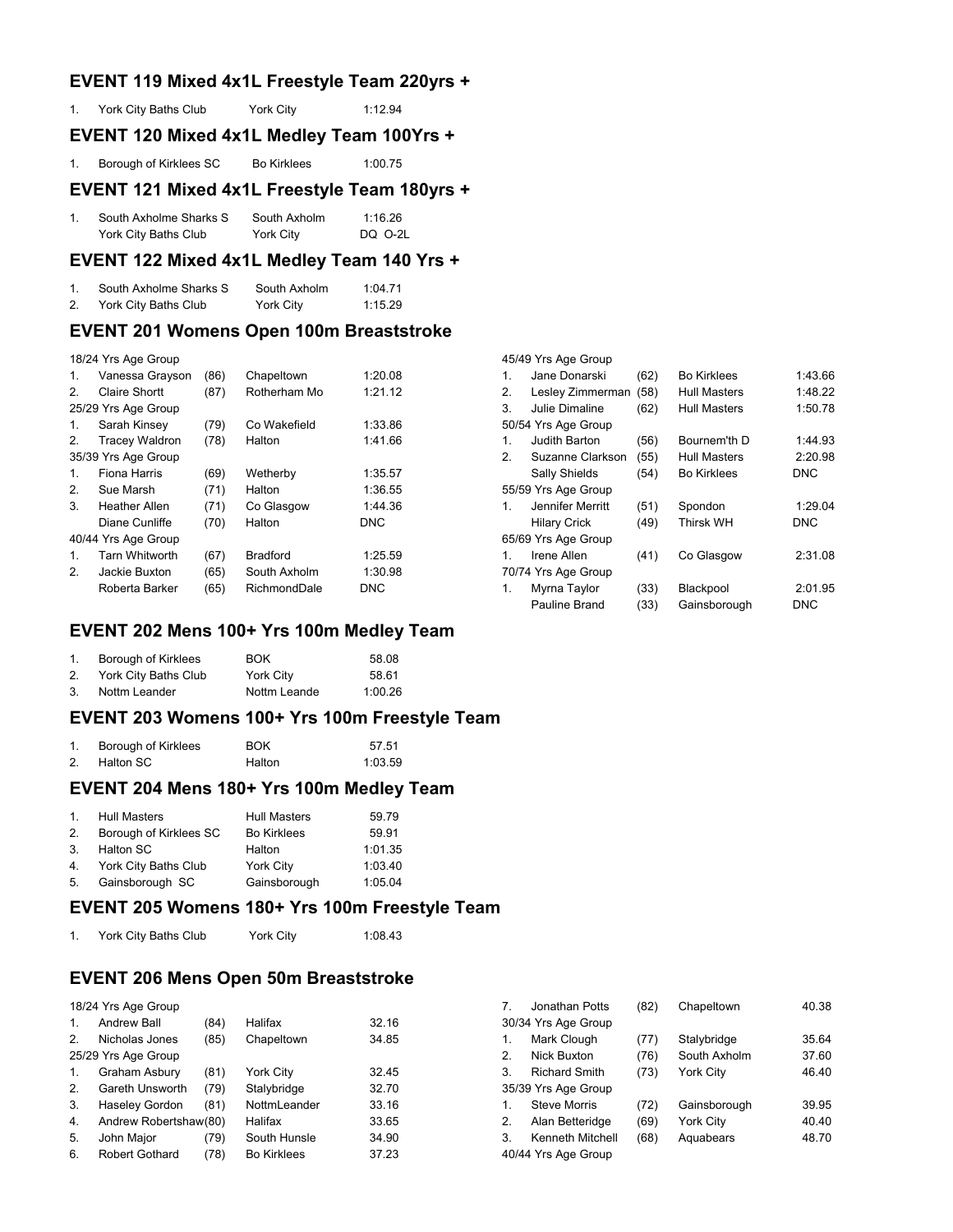| 1.  | lan Harris           | (66) | Wetherby            | 35.27 |
|-----|----------------------|------|---------------------|-------|
| 2.  | Carl Barkley         | (65) | Halton              | 35.63 |
| 3.  | <b>Stuart Hoyle</b>  | (66) | Co Leeds            | 36.41 |
| 4.  | Paul Newbert         | (67) | Edlington           | 36.47 |
| 5.  | Graham Johnson       | (64) | Gainsborough        | 37.82 |
| 6.  | Michael Pepper       | (64) | Rotherham Mo        | 40.25 |
| 7.  | Steve Goodall        | (65) | <b>Matlock</b>      | 40.42 |
| 8.  | Billy Vail           | (65) | Aquabears           | 40.91 |
| 9.  | Mark Wylie           | (64) | Rotherham Mo        | 41.19 |
| 10. | Mick Kingsbury       | (65) | NottmLeander        | 42.79 |
|     | 45/49 Yrs Age Group  |      |                     |       |
| 1.  | Jeff Rimmer          | (60) | Halton              | 34.59 |
| 2.  | Robert Lucas         | (61) | <b>Hull Masters</b> | 35.91 |
| 3.  | Kevan Brown          | (60) | <b>Bo Kirklees</b>  | 36.24 |
| 4.  | Paul Harrison        | (59) | RichmondDale        | 38.22 |
| 5.  | <b>Michael Dawes</b> | (59) | Rotherham Mo        | 38.48 |
| 6.  | Steve Allen          | (60) | <b>Hull Masters</b> | 38.94 |
| 7.  | <b>Chris Lewis</b>   | (58) | South Axholm        | 46.05 |
| 8.  | Barry Walker         | (59) | Halton              | 46.20 |
|     | 50/54 Yrs Age Group  |      |                     |       |
| 1.  | Tom Dean             | (56) | Aquabears           | 39.30 |

# **EVENT 207 Womens Open 50m Backstroke**

|                | 18/24 Yrs Age Group    |      |                    |            |
|----------------|------------------------|------|--------------------|------------|
| 1.             | Vanessa Grayson        | (86) | Chapeltown         | 33.96      |
| 2.             | Alice Lawrenson        | (89) | York City          | 34.67      |
|                | Carla Bickerstaffe     | (87) | Eckington          | <b>DNC</b> |
|                | 25/29 Yrs Age Group    |      |                    |            |
| 1.             | Rachel Whitwell        | (80) | <b>Bo Kirklees</b> | 34.10      |
| 2.             | Sarah Kinsey           | (79) | Co Wakefield       | 38.04      |
| 3.             | <b>Tracey Waldron</b>  | (78) | Halton             | 45.02      |
|                | 30/34 Yrs Age Group    |      |                    |            |
| $\mathbf{1}$ . | Allyson Lister         | (75) | York City          | 37.44      |
| 2.             | Victoria Wilford       | (74) | <b>Bo Kirklees</b> | 39.24      |
| 3.             | Celine Guennebaud (77) |      | Co Sheffield       | 40.66      |
|                | 35/39 Yrs Age Group    |      |                    |            |
| $\mathbf{1}$ . | Karen Holden           | (69) | Rotherham Mo       | 35.50      |
| 2.             | Anna Nicholson         | (70) | York City          | 39.76      |
| 3.             | Nikki Dand             | (70) | Halton             | 39.81      |
| 4.             | <b>Heather Allen</b>   | (71) | Co Glasgow         | 50.36      |
|                | 40/44 Yrs Age Group    |      |                    |            |
| $\mathbf{1}$ . | <b>Tarn Whitworth</b>  | (67) | <b>Bradford</b>    | 37.98      |
| 2.             | Carolyn Irvine         | (63) | <b>Bo Kirklees</b> | 38.20      |
| 3.             | Lynne Dawson           | (67) | Sheffield C        | 38.56      |
| 4.             | Julie Hirst            | (65) | South Axholm       | 42.67      |
| 5.             | Sue Berry              | (66) | South Axholm       | 48.54      |
| 6.             | Mandy Harvey           | (64) | South Axholm       | 49.95      |

# **EVENT 208 Mens Open 100m Butterfly**

|               | 18/24 Yrs Age Group     |      |                    |         |
|---------------|-------------------------|------|--------------------|---------|
| 1.            | Adam Harvey             | (84) | Scarborough        | 1:03.58 |
| 2.            | Nicholas Westerman(88)  |      | East Leeds         | 1:09.87 |
| 3.            | <b>Andrew Ball</b>      | (84) | Halifax            | 1:13.35 |
|               | 35/39 Yrs Age Group     |      |                    |         |
| 1.            | Jason Dorset            | (70) | Chapeltown         | 1:06.86 |
| $\mathcal{P}$ | Martin Andersen         | (72) | <b>Bo Kirklees</b> | 1:09.61 |
|               | 40/44 Yrs Age Group     |      |                    |         |
| 1.            | Steve Goodall           | (65) | Matlock            | 1:11.09 |
| 2.            | Michael Pepper          | (64) | Rotherham Mo       | 1:12.34 |
| 3.            | <b>Andrew Stillings</b> | (64) | Edlington          | 1:20.73 |
|               | Simon Latham            | (67) | South Axholm       | DNC     |
|               |                         |      |                    |         |

| 2.           | Stephen Cooper        | (56) | <b>Hull Masters</b> | 40.50      |
|--------------|-----------------------|------|---------------------|------------|
|              | David Gray            | (57) | South Axholm        | <b>DNC</b> |
|              | 55/59 Yrs Age Group   |      |                     |            |
| 1.           | <b>Brian Taylor</b>   | (50) | Doncaster Ma        | 37.03      |
| 2.           | Godfrey Green         | (49) | Gainsborough        | 41.13      |
| 3.           | Derek Booth           | (49) | Halton              | 42.71      |
| 4.           | Steven Eddison        | (49) | Co Bradford         | 46.92      |
|              | 60/64 Yrs Age Group   |      |                     |            |
| 1.           | Colin Price           | (45) | Halton              | 44.10      |
| 2.           | Carl Butler           | (44) | RichmondDale        | 45.40      |
| 3.           | Peter Ingham          | (44) | Rotherham Mo        | 46.48      |
|              | 65/69 Yrs Age Group   |      |                     |            |
| 1.           | John Penswick         | (38) | Colne               | 48.01      |
| 2.           | Geoffery Hales        | (39) | <b>Hull Masters</b> | 51.93      |
|              | <b>Bryan Bulmer</b>   | (39) | <b>York City</b>    | <b>DNC</b> |
|              | Roddy Frame           | (41) | York City           | DQ ST-     |
|              | 70/74 Yrs Age Group   |      |                     |            |
| $\mathbf{1}$ | <b>Bill Moore</b>     | (37) | Halifax             | 40.24      |
| 2.           | Colin Sage            | (36) | <b>Hull Masters</b> | 46.11      |
|              | 75 Yrs/Over Age Group |      |                     |            |
| 1.           | <b>Preston Dove</b>   | (29) | <b>Hull Masters</b> | 1:22.08    |

|              | 45/49 Yrs Age Group       |      |                     |            |
|--------------|---------------------------|------|---------------------|------------|
| 1.           | Julie Bennett             | (62) | Co Leeds            | 35.17      |
| 2.           | Lesley Zimmerman          | (58) | Hull Masters        | 44.10      |
| 3.           | Alison Dudley             | (60) | Gainsborough        | 45.75      |
|              | 50/54 Yrs Age Group       |      |                     |            |
| 1.           | Wendy Offord              | (54) | <b>Bo Kirklees</b>  | 43.19      |
| 2.           | Judith Barton             | (56) | Bournem'th D        | 50.56      |
| 3.           | Margaret Gray             | (57) | South Axholm        | 1:07.01    |
|              | 55/59 Yrs Age Group       |      |                     |            |
|              | Aileen Ibbotson           | (50) | Co Bradford         | <b>DNC</b> |
|              | 60/64 Yrs Age Group       |      |                     |            |
| $\mathbf{1}$ | Carol Brown               | (47) | York City           | 47.14      |
| 2.           | <b>Shirley Hinchliffe</b> | (46) | South Axholm        | 50.56      |
|              | 65/69 Yrs Age Group       |      |                     |            |
| 1.           | Doreen Gordon             | (42) | Southport           | 47.12      |
| 2.           | Margaret Groke            | (42) | <b>Hull Masters</b> | 55.07      |
| 3            | Irene Allen               | (41) | Co Glasgow          | 1:03.86    |
|              | 70/74 Yrs Age Group       |      |                     |            |
| 1.           | <b>Betty Grayson</b>      | (35) | <b>Hull Masters</b> | 1:05.16    |
|              | Pauline Brand             | (33) | Gainsborough        | DNC        |
|              | 75 Yrs/Over Age Group     |      |                     |            |
| 1.           | Pat Baxter                | (30) | York City           | 1:00.60    |
| 2.           | Audrey Smith              | (32) | Aquabears           | 1:06.47    |

|    | 45/49 Yrs Age Group |      |                    |         |
|----|---------------------|------|--------------------|---------|
| 1. | Martyn Binns        | (58) | <b>Bo Kirklees</b> | 1:19.47 |
|    | 50/54 Yrs Age Group |      |                    |         |
|    | 1. Chris Brown      | (53) | Co Bradford        | 1:09.51 |
|    | 55/59 Yrs Age Group |      |                    |         |
| 1. | Derek Booth         | (49) | Halton             | 1:24.63 |
|    | 60/64 Yrs Age Group |      |                    |         |
| 1. | <b>Colin Price</b>  | (45) | Halton             | 1:46.79 |
| 2. | Peter Ingham        | (44) | Rotherham Mo       | 1:59.40 |
|    | 70/74 Yrs Age Group |      |                    |         |
| 1. | K Godbehere         | (34) | Rotherham Mo       | 2:05.47 |
|    |                     |      |                    |         |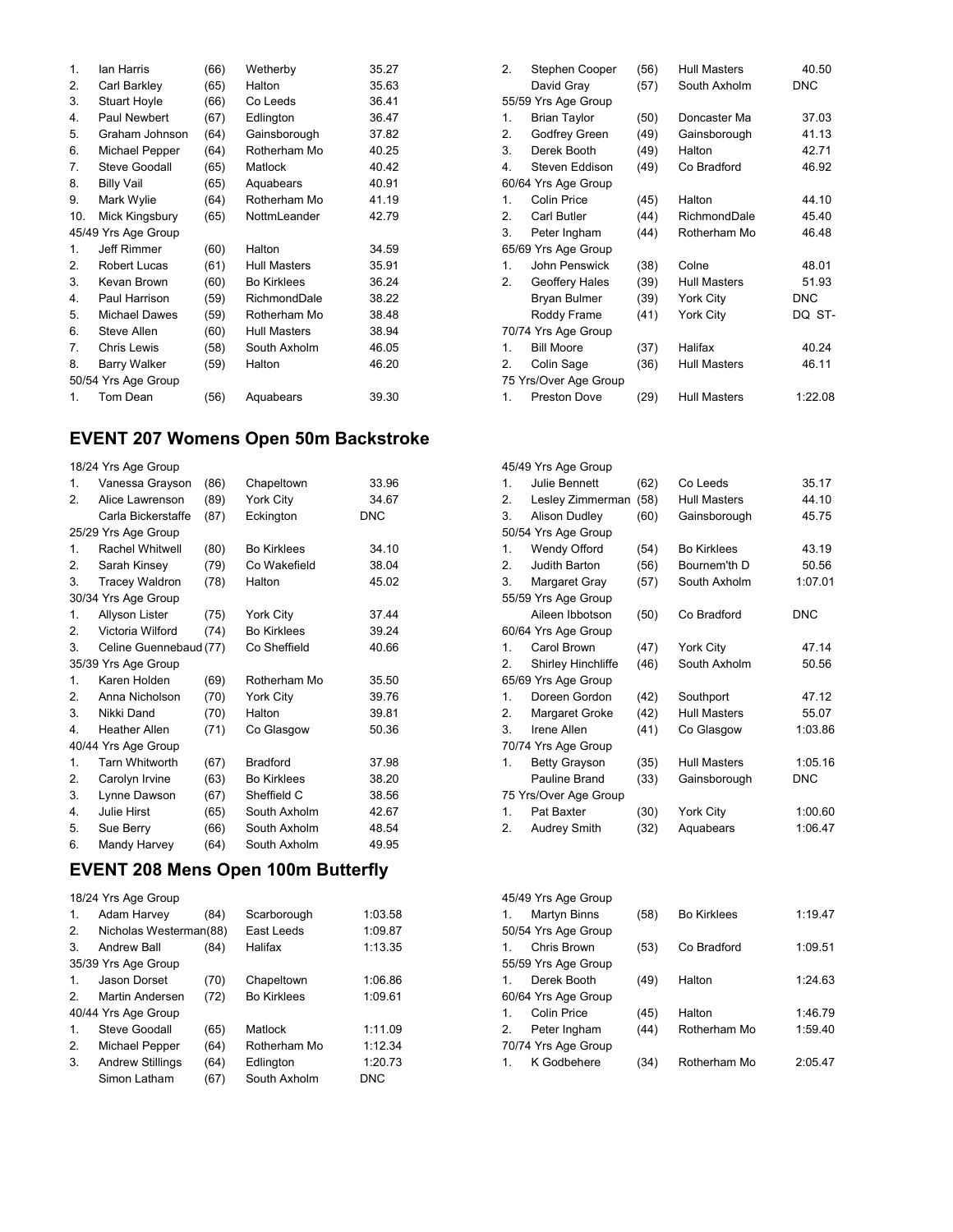## **EVENT 209 Womens Open 100m Freestyle**

|                | 18/24 Yrs Age Group     |      |                     |            |
|----------------|-------------------------|------|---------------------|------------|
| 1.             | <b>Claire Shortt</b>    | (87) | Rotherham Mo        | 1:04.69    |
| 2.             | Alice Lawrenson         | (89) | York City           | 1:05.00    |
| 3.             | Hayley Mellor           | (88) | East Leeds          | 1:08.99    |
| 4.             | Kimberley Clarkson      | (84) | <b>Hull Masters</b> | 1:12.70    |
|                | 25/29 Yrs Age Group     |      |                     |            |
| 1.             | Sarah Kinsey            | (79) | Co Wakefield        | 1:08.66    |
| 2.             | Lara Wantenaar          | (81) | Halifax             | 1:09.51    |
| 3.             | Alice Temple            | (79) | Co Leeds            | 1:17.20    |
|                | 30/34 Yrs Age Group     |      |                     |            |
| 1.             | Allyson Lister          | (75) | York City           | 1:09.36    |
|                | 35/39 Yrs Age Group     |      |                     |            |
| 1.             | Denise Rymer            | (68) | York City           | 1:12.97    |
| 2.             | Fiona Harris            | (69) | Wetherby            | 1:14.13    |
| 3.             | Nikki Dand              | (70) | Halton              | 1:15.18    |
| 4.             | <b>Alison Mortimer</b>  | (71) | York City           | 1:20.59    |
| 5.             | <b>Tracey Helliwell</b> | (70) | Halifax             | 1:20.83    |
| 6.             | <b>Heather Allen</b>    | (71) | Co Glasgow          | 1:26.75    |
|                | Suzanne Patterson       | (70) | <b>Bo Kirklees</b>  | DNC        |
|                | Diane Cunliffe          | (70) | Halton              | <b>DNC</b> |
|                | 40/44 Yrs Age Group     |      |                     |            |
| $\mathbf{1}$ . | Karen Burdass           | (67) | York City           | 1:06.88    |
| 2.             | Lynne Dawson            | (67) | Sheffield C         | 1:11.84    |

| 3.           | Mandy Harvey          | (64) | South Axholm        | 1:27.53    |
|--------------|-----------------------|------|---------------------|------------|
|              | Roberta Barker        | (65) | RichmondDale        | <b>DNC</b> |
|              | 45/49 Yrs Age Group   |      |                     |            |
| 1.           | Lesley Zimmerman      | (58) | Hull Masters        | 1:23.59    |
| 2.           | Isobel Moffatt        | (62) | York City           | 1:27.19    |
| 3.           | Julie Dimaline        | (62) | <b>Hull Masters</b> | 1:29.85    |
|              | 50/54 Yrs Age Group   |      |                     |            |
| $\mathbf{1}$ | Suzanne Clarkson      | (55) | Hull Masters        | 2:00.55    |
|              | Sally Shields         | (54) | <b>Bo Kirklees</b>  | <b>DNC</b> |
|              | 55/59 Yrs Age Group   |      |                     |            |
|              | Aileen Ibbotson       | (50) | Co Bradford         | <b>DNC</b> |
|              | Jennifer Merritt      | (51) | Spondon             | <b>DNC</b> |
|              | 60/64 Yrs Age Group   |      |                     |            |
| 1.           | Shirley Hinchliffe    | (46) | South Axholm        | 1:47.88    |
|              | 65/69 Yrs Age Group   |      |                     |            |
| $\mathbf{1}$ | Doreen Gordon         | (42) | Southport           | 1:28.04    |
| 2.           | Margaret Groke        | (42) | <b>Hull Masters</b> | 1:39.15    |
| 3            | Irene Allen           | (41) | Co Glasgow          | 2:00.04    |
|              | 70/74 Yrs Age Group   |      |                     |            |
|              | Pauline Brand         | (33) | Gainsborough        | <b>DNC</b> |
|              | 75 Yrs/Over Age Group |      |                     |            |
| $\mathbf{1}$ | Pat Baxter            | (30) | York City           | 1:53.35    |
| 2.           | Audrey Smith          | (32) | Aquabears           | 2:09.75    |

### **EVENT 210 Mens 220+ Yrs 100m Freestyle Team**

| Hull Masters SC      | <b>Hull Masters</b> | 56.90   |
|----------------------|---------------------|---------|
| York City Baths Club | York City           | DQ 0-2L |

### **EVENT 211 Womens 220+ Yrs 100m Medley Team**

| York City Baths Club | York City           | 1:22.91 |
|----------------------|---------------------|---------|
| Hull Masters SC      | <b>Hull Masters</b> | 1:41.60 |

## **EVENT 212 Mens 140+ Yrs 100m Medley Team**

|    | York City Baths Club | York City    | 58.82   |
|----|----------------------|--------------|---------|
| 2. | Nottm Leander        | Nottm Leande | 1:02.92 |

## **EVENT 213 Womens 140+ Yrs 100m Freestyle Team**

| York City Baths Club   | York City    | 1:00.68 |
|------------------------|--------------|---------|
| South Axholme Sharks S | South Axholm | DO ST-  |

## **EVENT 214 Mens Open 50m Freestyle**

18/24 Yrs Age Group

| 1.             | Alistair Crawford      | (84) | Rotherham Mo       | 24.42      |
|----------------|------------------------|------|--------------------|------------|
| 2.             | <b>Andrew Burnsett</b> | (88) | <b>Bradford</b>    | 27.06      |
| 3.             | Nicholas Westerman(88) |      | East Leeds         | 27.19      |
| 4.             | <b>Stuart Crabb</b>    | (84) | South Hunsle       | 27.79      |
| 5.             | Liam Todd              | (88) | East Leeds         | 28.93      |
| 6.             | Peter Kirby            | (85) | Co Bradford        | 29.70      |
| 7.             | Joseph Firth           | (88) | Chapeltown         | 30.14      |
| 8.             | <b>Andrew Ball</b>     | (84) | Halifax            | 32.28      |
|                | 25/29 Yrs Age Group    |      |                    |            |
| $\mathbf{1}$ . | Gareth Unsworth        | (79) | Stalybridge        | 26.52      |
| 2.             | John Major             | (79) | South Hunsle       | 26.56      |
| 3.             | Robert Gothard         | (78) | <b>Bo Kirklees</b> | 26.95      |
| 4.             | Paul Wainwright        | (78) | York City          | 27.98      |
| 5.             | Andrew Robertshaw(80)  |      | Halifax            | 28.28      |
| 6.             | Gregan Clarkson        | (82) | Hull Masters       | 28.95      |
| 7.             | Paul Cornish           | (78) | <b>Bo Kirklees</b> | 29.38      |
| 8.             | Jonathan Potts         | (82) | Chapeltown         | 30.07      |
|                | <b>Neil Barnes</b>     | (79) | Halton             | <b>DNC</b> |
|                | 30/34 Yrs Age Group    |      |                    |            |
| 1.             | Mark Clough            | (77) | Stalybridge        | 28.37      |
| 2.             | Stephen Lister         | (75) | York City          | 28.48      |
| 3.             | Nick Buxton            | (76) | South Axholm       | 28.90      |
|                |                        |      |                    |            |

|                | 35/39 Yrs Age Group  |      |                    |       |
|----------------|----------------------|------|--------------------|-------|
| $\mathbf{1}$ . | <b>Wayne Stott</b>   | (71) | NottmLeander       | 27.12 |
| 2.             | Jason Dorset         | (70) | Chapeltown         | 27.39 |
| 3.             | Martin Andersen      | (72) | <b>Bo Kirklees</b> | 28.40 |
| 4.             | Chris Sheppard       | (69) | NottmLeander       | 28.48 |
| 5.             | Alan Betteridge      | (69) | York City          | 29.35 |
| 6.             | <b>Steve Morris</b>  | (72) | Gainsborough       | 33.53 |
| 7.             | Kenneth Mitchell     | (68) | Aquabears          | 43.42 |
|                | 40/44 Yrs Age Group  |      |                    |       |
| $\mathbf{1}$ . | Paul Newbert         | (67) | Edlington          | 27.70 |
| 2.             | Carl Barkley         | (65) | Halton             | 27.90 |
| 3.             | lan Harris           | (66) | Wetherby           | 28.36 |
| 4.             | Paul Gibbs           | (66) | York City          | 28.57 |
| 5.             | <b>Stuart Hoyle</b>  | (66) | Co Leeds           | 28.93 |
| 6.             | James Whitwell       | (67) | <b>Bo Kirklees</b> | 30.00 |
| 7.             | <b>Richard Rymer</b> | (64) | York City          | 31.17 |
| 8.             | Graham Johnson       | (64) | Gainsborough       | 31.35 |
| 9.             | Michael Pepper       | (64) | Rotherham Mo       | 31.72 |
| 10.            | Jari Goddard         | (63) | Gainsborough       | 31.76 |
| 11.            | Mick Kingsbury       | (65) | NottmLeander       | 32.77 |
| 12.            | Mark Wylie           | (64) | Rotherham Mo       | 33.86 |
| 13.            | <b>Billy Vail</b>    | (65) | Aquabears          | 35.72 |
|                | 45/49 Yrs Age Group  |      |                    |       |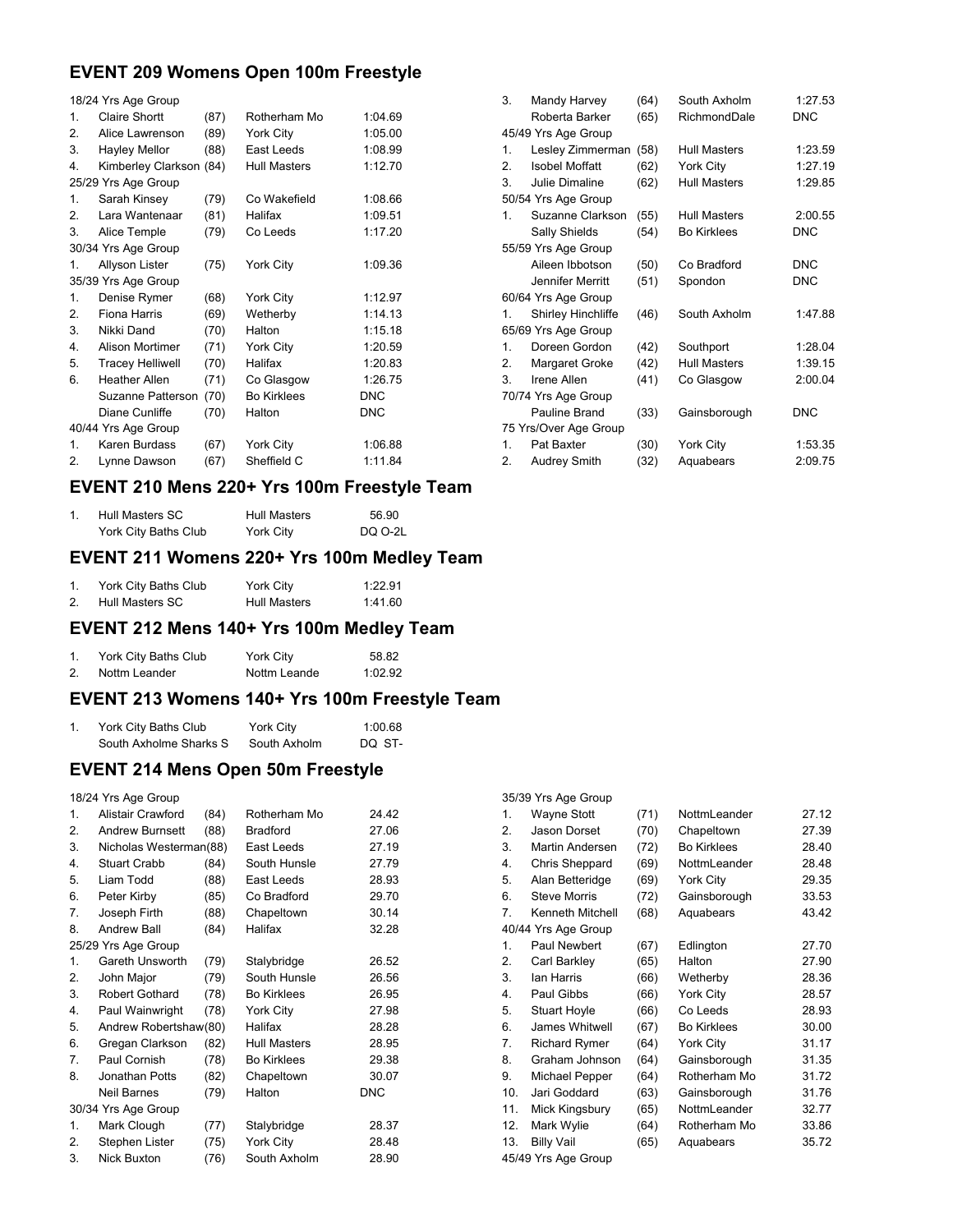| 1. | Robert Lucas         | (61) | <b>Hull Masters</b> | 26.83 |
|----|----------------------|------|---------------------|-------|
| 2. | <b>Stewart Rowe</b>  | (62) | Filey               | 28.44 |
| 3. | lan Harman           | (59) | <b>Hull Masters</b> | 28.85 |
| 4. | Graham Acton         | (59) | <b>Bradford</b>     | 28.91 |
| 5. | Jeff Rimmer          | (60) | Halton              | 29.04 |
| 6. | Paul Harrison        | (59) | RichmondDale        | 30.72 |
| 7. | Michael Dawes        | (59) | Rotherham Mo        | 30.78 |
| 8. | Barry Walker         | (59) | Halton              | 36.30 |
| 9. | Chris Lewis          | (58) | South Axholm        | 38.22 |
|    | 50/54 Yrs Age Group  |      |                     |       |
| 1. | <b>Brian Godfrey</b> | (55) | <b>Bo Kirklees</b>  | 28.24 |
| 2. | Stephen Cooper       | (56) | Hull Masters        | 32.09 |
| 3. | David Gray           | (57) | South Axholm        | 40.33 |
|    | 55/59 Yrs Age Group  |      |                     |       |
| 1. | Stephen Whitfield    | (52) | Derwent Vall        | 29.15 |
| 2. | Derek Booth          | (49) | Halton              | 30.81 |
| 3. | <b>Brian Taylor</b>  | (50) | Doncaster Ma        | 31.09 |
| 4. | Michael Keeble       | (51) | Gainsborough        | 32.83 |
|    |                      |      |                     |       |

## **EVENT 215 Womens Open 50m Butterfly**

|    | 18/24 Yrs Age Group   |      |                     |            |
|----|-----------------------|------|---------------------|------------|
| 1  | Claire Shortt         | (87) | Rotherham Mo        | 32.29      |
| 2. | Vanessa Grayson       | (86) | Chapeltown          | 33.11      |
| 3. | Sarah Dawes           | (85) | Rotherham Mo        | 33.32      |
| 4. | <b>Hayley Mellor</b>  | (88) | East Leeds          | 35.71      |
| 5. | Kimberley Clarkson    | (84) | <b>Hull Masters</b> | 36.50      |
| 6. | Christine Keane       | (86) | Halton              | 39.72      |
|    | Carla Bickerstaffe    | (87) | Eckington           | <b>DNC</b> |
|    | 25/29 Yrs Age Group   |      |                     |            |
| 1. | <b>Tracy Dunn</b>     | (82) | <b>Bo Kirklees</b>  | 32.78      |
| 2. | Sarah Kinsey          | (79) | Co Wakefield        | 34.26      |
| 3. | Matilda Brown         | (81) | Co Bradford         | 41.77      |
| 4. | <b>Tracey Waldron</b> | (78) | Halton              | 47.85      |
|    | 30/34 Yrs Age Group   |      |                     |            |
| 1. | Emma Woods            | (76) | Co Leeds            | 34.99      |
|    | 35/39 Yrs Age Group   |      |                     |            |
| 1. | Karen Holden          | (69) | Rotherham Mo        | 35.02      |
| 2. | <b>Ruth Rhodes</b>    | (68) | <b>Bradford</b>     | 35.28      |
| 3. | Denise Rymer          | (68) | York City           | 37.43      |
| 4. | Anna Nicholson        | (70) | York City           | 40.21      |

# **EVENT 216 Mens Open 100m Backstroke**

|                     | 18/24 Yrs Age Group   |      |                     |            |  |
|---------------------|-----------------------|------|---------------------|------------|--|
| 1.                  | Joseph Firth          | (88) | Chapeltown          | 1:17.61    |  |
| 2.                  | Peter Kirby           | (85) | Co Bradford         | 1:20.68    |  |
|                     | 25/29 Yrs Age Group   |      |                     |            |  |
| 1.                  | Gregan Clarkson       | (82) | Hull Masters        | 1:16.37    |  |
|                     | Graham Asbury         | (81) | York City           | <b>DNC</b> |  |
|                     | <b>Haseley Gordon</b> | (81) | NottmLeander        | <b>DNC</b> |  |
|                     | 40/44 Yrs Age Group   |      |                     |            |  |
| 1.                  | Paul Ross             | (65) | Saltburn Mar        | 1:06.34    |  |
| 2.                  | <b>Martyn Andrews</b> | (66) | Hinckley            | 1:09.82    |  |
|                     | 45/49 Yrs Age Group   |      |                     |            |  |
| 1.                  | Steve Allen           | (60) | <b>Hull Masters</b> | 1:09.96    |  |
| 2.                  | Graham Acton          | (59) | <b>Bradford</b>     | 1:12.39    |  |
| 3.                  | <b>Tony Fawthrop</b>  | (62) | <b>Bo Kirklees</b>  | 1:18.69    |  |
| 50/54 Yrs Age Group |                       |      |                     |            |  |

## **EVENT 217 Womens Open 100m IM**

18/24 Yrs Age Group

| 1 <sup>1</sup>      | <b>Claire Shortt</b>   | (87) | Rotherham Mo       | 1:12.74 |  |
|---------------------|------------------------|------|--------------------|---------|--|
| 2.                  | Vanessa Grayson        | (86) | Chapeltown         | 1:13.62 |  |
| 3.                  | Alice Lawrenson        | (89) | <b>York City</b>   | 1:15.40 |  |
| 4 <sup>1</sup>      | <b>Christine Keane</b> | (86) | Halton             | 1:27.80 |  |
| 25/29 Yrs Age Group |                        |      |                    |         |  |
| 1.                  | <b>Tracy Dunn</b>      | (82) | <b>Bo Kirklees</b> | 1:15.92 |  |

| 5.             | Steven Eddison        | (49) | Co Bradford         | 37.81      |
|----------------|-----------------------|------|---------------------|------------|
|                | 60/64 Yrs Age Group   |      |                     |            |
| $\mathbf{1}$ . | Colin Price           | (45) | Halton              | 35.37      |
| 2.             | Carl Butler           | (44) | RichmondDale        | 36.94      |
| 3.             | Peter Ingham          | (44) | Rotherham Mo        | 37.33      |
|                | 65/69 Yrs Age Group   |      |                     |            |
| 1.             | Roddy Frame           | (41) | York City           | 31.43      |
| 2.             | Bryan Bulmer          | (39) | York City           | 33.40      |
| 3.             | Alan Brown            | (39) | Aquabears           | 49.18      |
|                | 70/74 Yrs Age Group   |      |                     |            |
| 1.             | Alan Clarkson         | (36) | <b>York City</b>    | 34.87      |
| 2.             | Dennis Harrison       | (37) | <b>Hull Masters</b> | 36.54      |
| 3.             | Colin Sage            | (36) | Hull Masters        | 38.89      |
| 4.             | K Godbehere           | (34) | Rotherham Mo        | 41.43      |
|                | 75 Yrs/Over Age Group |      |                     |            |
| 1.             | Preston Dove          | (29) | Hull Masters        | 1:02.43    |
|                | Ralf Feld             | (30) | <b>Grimsby Sant</b> | <b>DNC</b> |
|                |                       |      |                     |            |
|                |                       |      |                     |            |

| 5. | Nikki Dand           | (70) | Halton             | 40.73      |
|----|----------------------|------|--------------------|------------|
| 6. | Sue Marsh            | (71) | Halton             | 41.13      |
| 7. | <b>Heather Allen</b> | (71) | Co Glasgow         | 44.14      |
|    | 40/44 Yrs Age Group  |      |                    |            |
| 1. | Karen Burdass        | (67) | York City          | 35.75      |
| 2. | Jackie Buxton        | (65) | South Axholm       | 36.55      |
| 3. | Lynne Dawson         | (67) | Sheffield C        | 37.18      |
| 4. | Julie Hirst          | (65) | South Axholm       | 41.19      |
| 5. | Mandy Harvey         | (64) | South Axholm       | 48.90      |
|    | Roberta Barker       | (65) | RichmondDale       | <b>DNC</b> |
|    | 45/49 Yrs Age Group  |      |                    |            |
| 1. | Lesley Killen        | (60) | York City          | 37.58      |
|    | 50/54 Yrs Age Group  |      |                    |            |
|    | Sally Shields        | (54) | <b>Bo Kirklees</b> | <b>DNC</b> |
|    | 65/69 Yrs Age Group  |      |                    |            |
| 1. | Margaret Groke       | (42) | Hull Masters       | 54.73      |
| 2. | Irene Allen          | (41) | Co Glasgow         | 1:02.13    |
|    | 70/74 Yrs Age Group  |      |                    |            |
| 1. | <b>Betty Grayson</b> | (35) | Hull Masters       | 1:07.05    |

| 1. | Chris Brown           | (53) | Co Bradford         | 1:12.10    |
|----|-----------------------|------|---------------------|------------|
| 2. | Tom Dean              | (56) | Aquabears           | 1:16.10    |
|    | Roy Keane             | (56) | Halton              | <b>DNC</b> |
|    | 60/64 Yrs Age Group   |      |                     |            |
| 1. | Peter Ingham          | (44) | Rotherham Mo        | 1:47.18    |
|    | 65/69 Yrs Age Group   |      |                     |            |
| 1. | John Penswick         | (38) | Colne               | 1:49.70    |
| 2. | Geoffery Hales        | (39) | <b>Hull Masters</b> | 1:59.85    |
|    | 70/74 Yrs Age Group   |      |                     |            |
| 1. | <b>Bill Moore</b>     | (37) | Halifax             | 1:41.69    |
| 2. | Michael Kelly         | (36) | Rotherham Mo        | 1:42.32    |
| 3. | K Godbehere           | (34) | Rotherham Mo        | 1:48.01    |
|    | 75 Yrs/Over Age Group |      |                     |            |
| 1. | Preston Dove          | (29) | <b>Hull Masters</b> | 2:43.43    |
|    | Ralf Feld             | (30) | <b>Grimsby Sant</b> | <b>DNC</b> |
|    |                       |      |                     |            |

| 2.                  | Sarah Kinsey              | (79) | Co Wakefield | 1:19.69 |  |  |  |
|---------------------|---------------------------|------|--------------|---------|--|--|--|
| 3.                  | Lara Wantenaar            | (81) | Halifax      | 1:21.18 |  |  |  |
|                     | 30/34 Yrs Age Group       |      |              |         |  |  |  |
|                     | 1. Celine Guennebaud (77) |      | Co Sheffield | 1:29.51 |  |  |  |
| 35/39 Yrs Age Group |                           |      |              |         |  |  |  |
| 1 <sub>1</sub>      | Karen Holden              | (69) | Rotherham Mo | 1:17.97 |  |  |  |
| 2.                  | Fiona Harris              | (69) | Wetherby     | 1:25.99 |  |  |  |